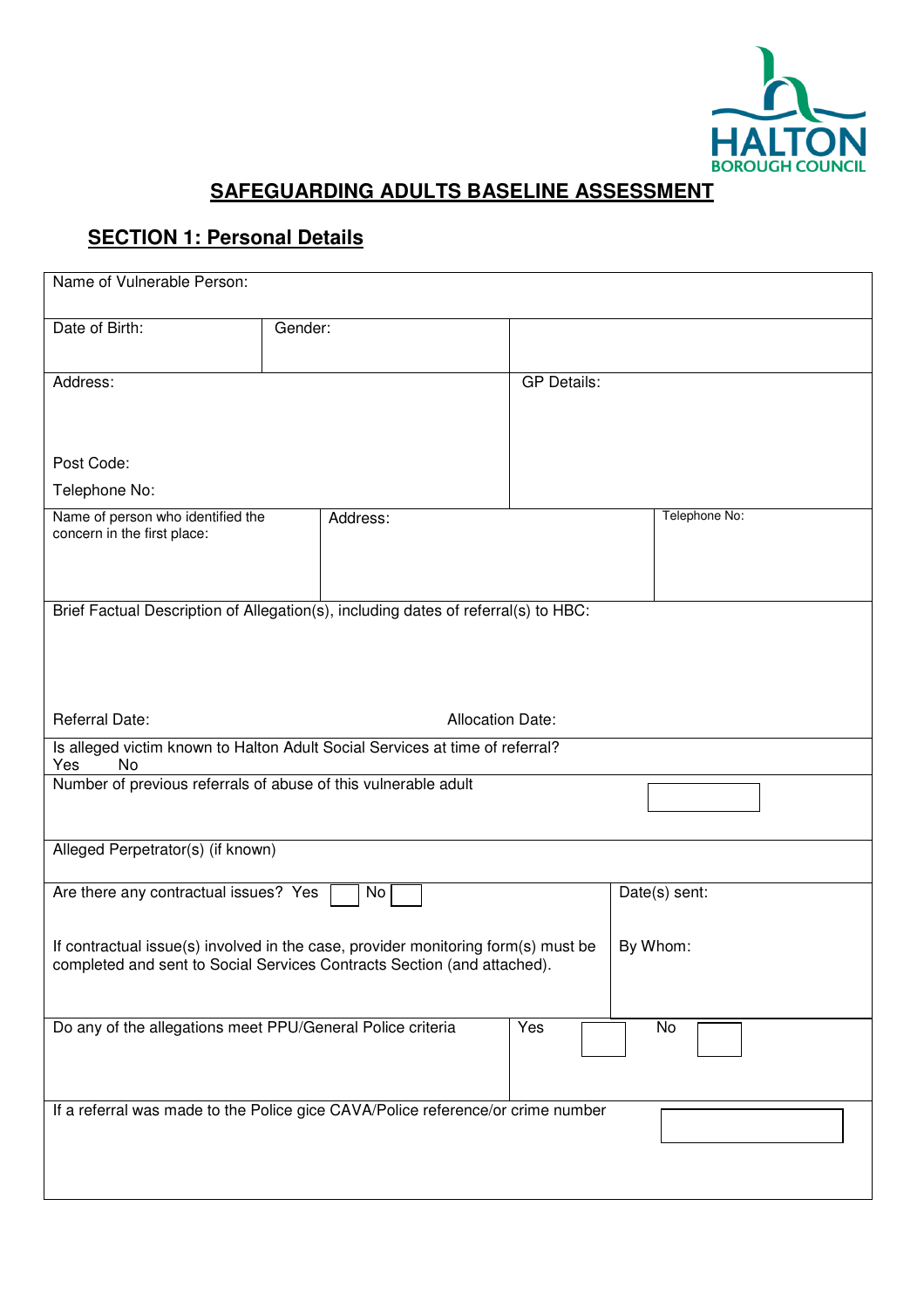**NAME** Carefirst ID

## **SECTION 2 – Care Provision**

| Name of Care Provider:                                                 |                 |
|------------------------------------------------------------------------|-----------------|
| Address:                                                               | Care Provision: |
| Post Code:                                                             |                 |
| Telephone No:                                                          |                 |
| Care Commissioned and Funded By:                                       |                 |
| Commissioners of Care aware of Safeguarding Concern<br>Date<br>By Whom |                 |
| Past Medical History and Prognosis if Known:                           |                 |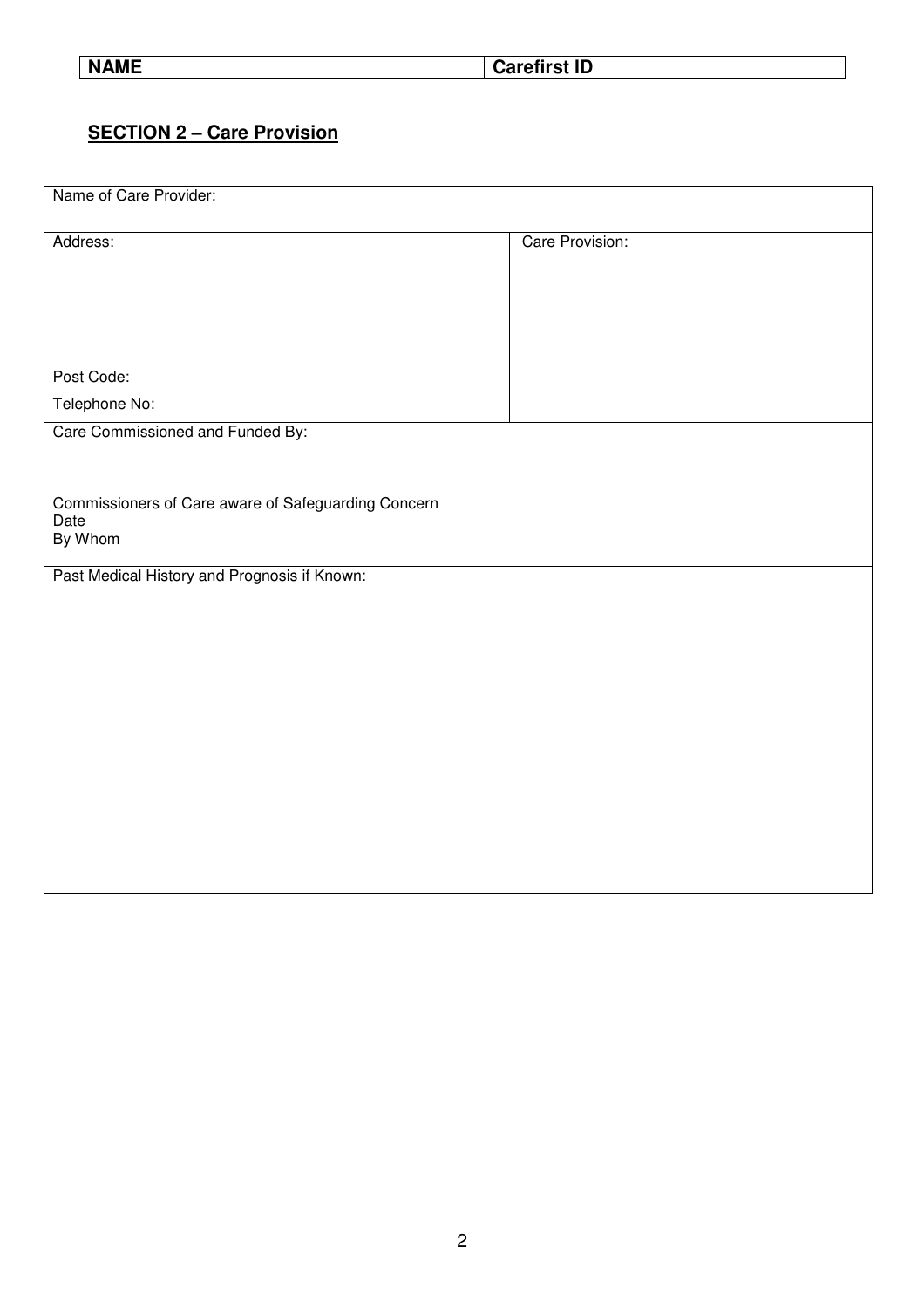| <b>NAME</b>                                                     | <b>Carefirst ID</b>                                                                   |  |
|-----------------------------------------------------------------|---------------------------------------------------------------------------------------|--|
| <b>PERSONAL CARE</b>                                            | Independent                                                                           |  |
| <b>Washing &amp; Dressing</b>                                   | Supervision/Assistance of 1 carer                                                     |  |
|                                                                 | Dependent on 2 carers                                                                 |  |
|                                                                 | Care Plan<br><b>No</b><br>Yes<br>N/A                                                  |  |
|                                                                 | Care Plan Last Updated:                                                               |  |
|                                                                 | Safeguarding Concerns Identified/Substantiated<br>No<br>Yes                           |  |
|                                                                 | If Yes please identify in comments below                                              |  |
| Comments                                                        |                                                                                       |  |
|                                                                 |                                                                                       |  |
|                                                                 |                                                                                       |  |
|                                                                 |                                                                                       |  |
|                                                                 | <b>Skin Care</b> (attach pressure ulcer risk assessment where available)              |  |
| <b>Pressure Ulcer Score</b>                                     | Please state tool used and risk score:                                                |  |
| Pressure ulcers/wounds                                          | Yes<br><b>No</b>                                                                      |  |
|                                                                 | If Yes state site, size and dressings in use as evidenced in care provider records in |  |
| comments below                                                  |                                                                                       |  |
| Pressure ulcer/wound assessment chart in place Yes<br><b>No</b> |                                                                                       |  |
| Tissue Viability Team involvement Yes No                        |                                                                                       |  |
| Date assessed:                                                  |                                                                                       |  |
| Treatment plan/advice evident in care plan                      | Yes<br><b>No</b>                                                                      |  |
| Date discharged:                                                |                                                                                       |  |
| Referral required<br>Yes                                        | No                                                                                    |  |
| Pressure relieving equipment in use                             | <b>No</b><br>Yes                                                                      |  |
| Pressure area care maintained eg turn chart                     | Yes<br>No                                                                             |  |
| Care Plan<br>Yes                                                | N/A<br><b>No</b>                                                                      |  |
| Care Plan Last Updated:                                         |                                                                                       |  |
| Safeguarding Concerns Identified/Substantiated                  | No<br>Yes                                                                             |  |
| If Yes please identify in comments below                        |                                                                                       |  |
| Comments                                                        |                                                                                       |  |
|                                                                 |                                                                                       |  |
|                                                                 |                                                                                       |  |
|                                                                 |                                                                                       |  |
|                                                                 |                                                                                       |  |
|                                                                 |                                                                                       |  |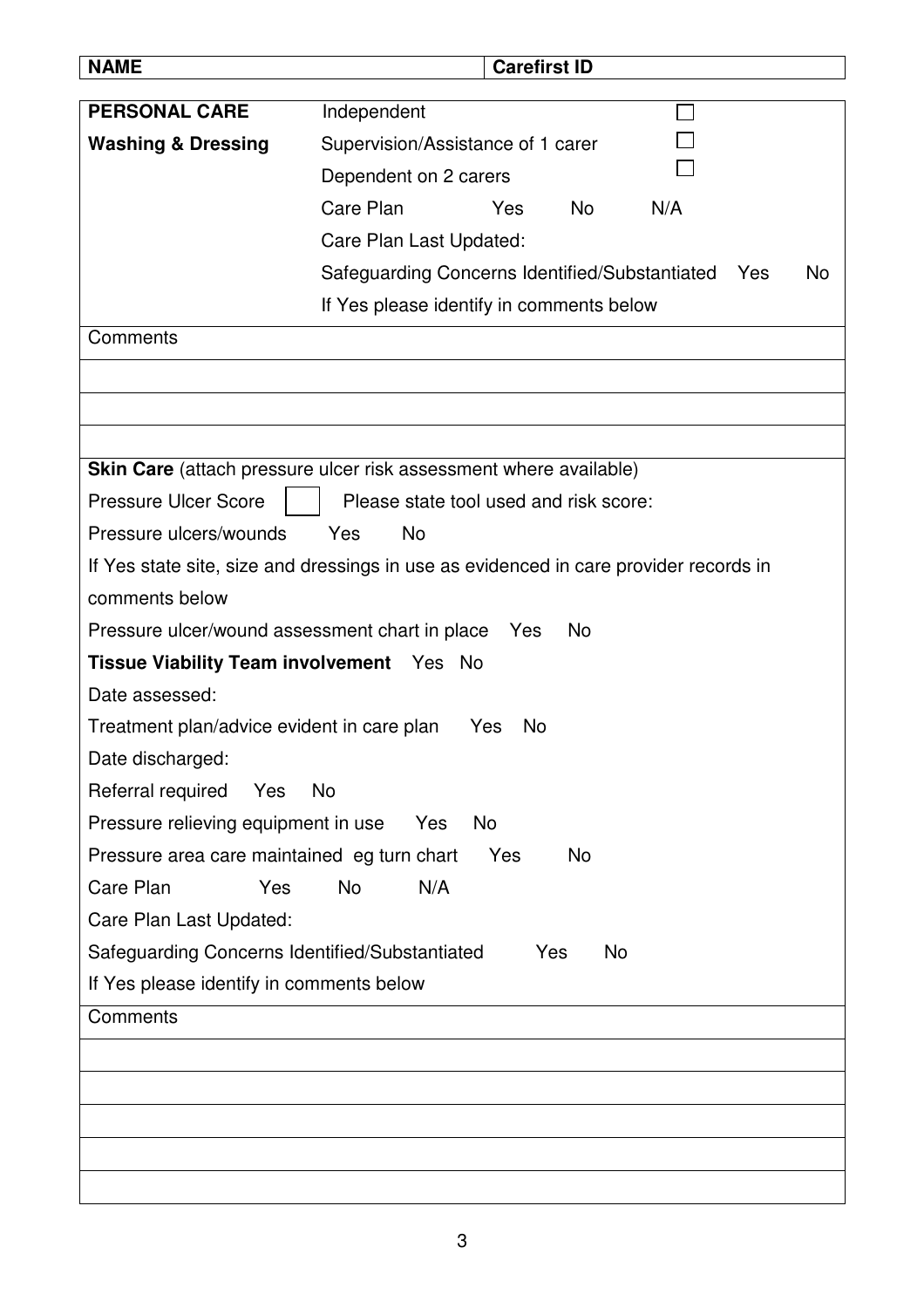| <b>NAME</b>                                             |                   | <b>Carefirst ID</b> |           |            |  |
|---------------------------------------------------------|-------------------|---------------------|-----------|------------|--|
| <b>Foot Care</b>                                        |                   |                     |           |            |  |
| Any problems with feet or nails                         | Yes               | <b>No</b>           |           |            |  |
| <b>Podiatrist involvement</b>                           | Yes               | <b>No</b>           |           |            |  |
| Date assessed:                                          |                   |                     |           |            |  |
| Treatment plan/advice evident in care plan              |                   | No<br>Yes           |           |            |  |
| Date discharged:                                        |                   |                     |           |            |  |
| Referral required                                       | Yes               | <b>No</b>           |           |            |  |
| Care Plan                                               | Yes               | <b>No</b>           | N/A       |            |  |
| Care Plan Last Updated:                                 |                   |                     |           |            |  |
| Safeguarding Concerns Identified/Substantiated          |                   | Yes                 | <b>No</b> |            |  |
| If Yes please identify in comments below                |                   |                     |           |            |  |
| Comments                                                |                   |                     |           |            |  |
|                                                         |                   |                     |           |            |  |
|                                                         |                   |                     |           |            |  |
|                                                         |                   |                     |           |            |  |
| <b>NUTRITION</b>                                        |                   |                     |           |            |  |
| Independent/Supervision                                 |                   |                     | Dependent |            |  |
| Nil by Mouth/Artificial Feeding                         |                   |                     |           |            |  |
| <b>Fortified diet</b>                                   | Yes<br>No         |                     |           |            |  |
| Supplementary feeding                                   | Yes<br>No         |                     |           |            |  |
| Weight<br>Weight loss/identify amount                   |                   |                     |           |            |  |
| If unable to weigh, state reason                        |                   |                     |           |            |  |
|                                                         |                   |                     |           |            |  |
| Alternative measures in place – state                   |                   |                     |           |            |  |
|                                                         |                   |                     |           |            |  |
| Special dietary requirements (please state):            |                   |                     |           |            |  |
|                                                         |                   |                     |           |            |  |
| <b>Nutritional score</b>                                | <b>Risk Level</b> | Low                 |           | <b>BMI</b> |  |
|                                                         |                   |                     | Medium    | Score      |  |
|                                                         |                   | High                |           |            |  |
| <b>Nutritional Tool Used:</b>                           |                   |                     |           |            |  |
| <b>No</b><br>Food chart in use<br><b>Yes</b>            |                   |                     |           |            |  |
| <b>Dietician involvement</b><br>Yes                     | <b>No</b>         |                     |           |            |  |
| Date assessed:                                          |                   |                     |           |            |  |
| Treatment plan/advice evident in care plan<br>Yes<br>No |                   |                     |           |            |  |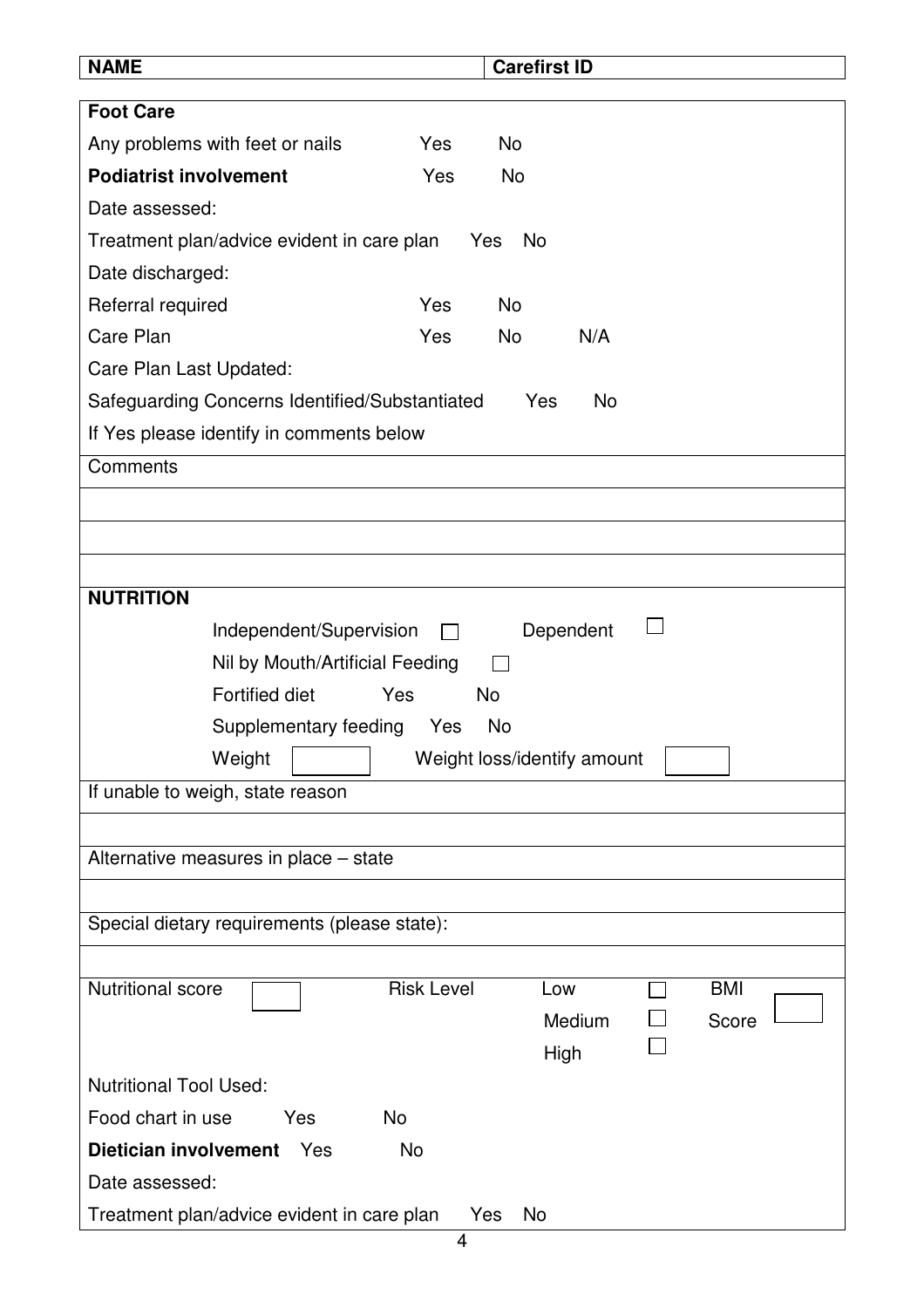| <b>NAME</b>              | <b>Carefirst ID</b>                                                |
|--------------------------|--------------------------------------------------------------------|
| Date discharged:         |                                                                    |
| Referral required        | Yes<br>No                                                          |
|                          | Speech and Language Therapist Involvement Yes<br>No.               |
| Date assessed:           |                                                                    |
|                          | Treatment plan/advice evident in care plan<br>Yes<br><b>No</b>     |
| Date discharged:         |                                                                    |
| Referral required Yes No |                                                                    |
| Care Plan                | N/A<br>Yes<br>No.                                                  |
| Care Plan Last Updated:  |                                                                    |
|                          | Safeguarding Concerns Identified/Substantiated<br>Yes<br>No        |
|                          | If Yes please identify in comments below                           |
| Comments                 |                                                                    |
|                          |                                                                    |
|                          |                                                                    |
|                          |                                                                    |
|                          |                                                                    |
| <b>HYDRATION</b>         | Independent/Supervision for fluids                                 |
|                          | Dependent for fluids                                               |
|                          | Intake/output chart required<br>Yes<br><b>No</b>                   |
|                          | Care Plan<br><b>No</b><br>N/A<br>Yes                               |
|                          | Care Plan Last Updated:                                            |
|                          | Safeguarding Concerns Identified/Substantiated<br>No<br>Yes        |
|                          | If Yes please identify in comments below                           |
| Comments                 |                                                                    |
|                          |                                                                    |
|                          |                                                                    |
| <b>MEDICATION</b>        | Independent<br>Supervision/assistance                              |
|                          | Concordant<br>Non Concordant                                       |
|                          | Medication administered covertly<br>Yes<br>No<br>If Yes is this in |
|                          | accordance with covert medication policy guidelines? Yes<br>No.    |
|                          | Special requirements eg Syringe Driver                             |
|                          | Care Plan<br>Yes<br><b>No</b><br>N/A                               |
|                          | Care Plan Last Updated:                                            |
|                          | Safeguarding Concerns Identified/Substantiated<br>Yes<br>No        |
|                          | If Yes please identify in comments below                           |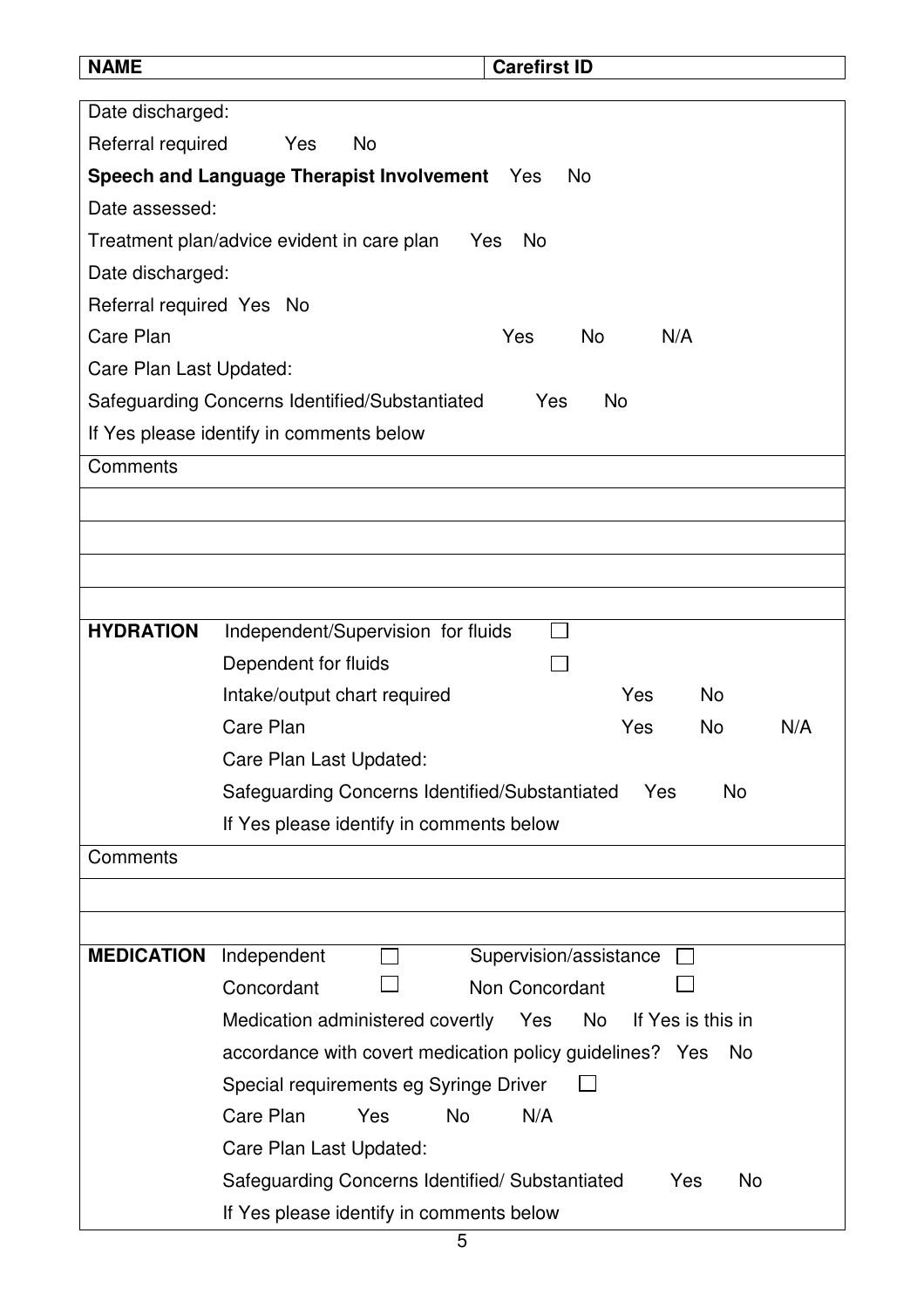|--|--|

**Carefirst ID** 

| <b>MEDICATION</b> (Please attach current copy of MARS sheet where available)     |
|----------------------------------------------------------------------------------|
| <b>List All Medication</b>                                                       |
|                                                                                  |
|                                                                                  |
|                                                                                  |
|                                                                                  |
|                                                                                  |
|                                                                                  |
| Known allergies:                                                                 |
|                                                                                  |
| Comments                                                                         |
|                                                                                  |
|                                                                                  |
|                                                                                  |
|                                                                                  |
| <b>PAIN</b> - symptom control eg pain, nausea, vomiting, agitation               |
| Symptoms controlled  Yes  No<br>If No please identify in comments below          |
| Regular Specialist Nurse/Clinician/Therapist intervention Involvement Yes<br>No. |
| If Yes please specify:                                                           |
| Date assessed:                                                                   |
| Treatment plan/advice evident in care plan<br>Yes<br>No                          |
| Date discharged:                                                                 |
| Referral required Yes No                                                         |
| Care Plan<br>N/A<br>Yes<br><b>No</b>                                             |
| Care Plan Last Updated:                                                          |
| Safeguarding Concerns Identified/Substantiated<br><b>No</b><br>Yes               |
| If Yes please identify in comments below                                         |
| <b>Comments</b>                                                                  |
|                                                                                  |
|                                                                                  |
|                                                                                  |
|                                                                                  |
|                                                                                  |
| Care Plan<br>Yes<br>No<br>N/A                                                    |
| <b>HEARING and</b><br>Normal<br>Impaired<br><b>VISION</b><br><b>Aids Used</b>    |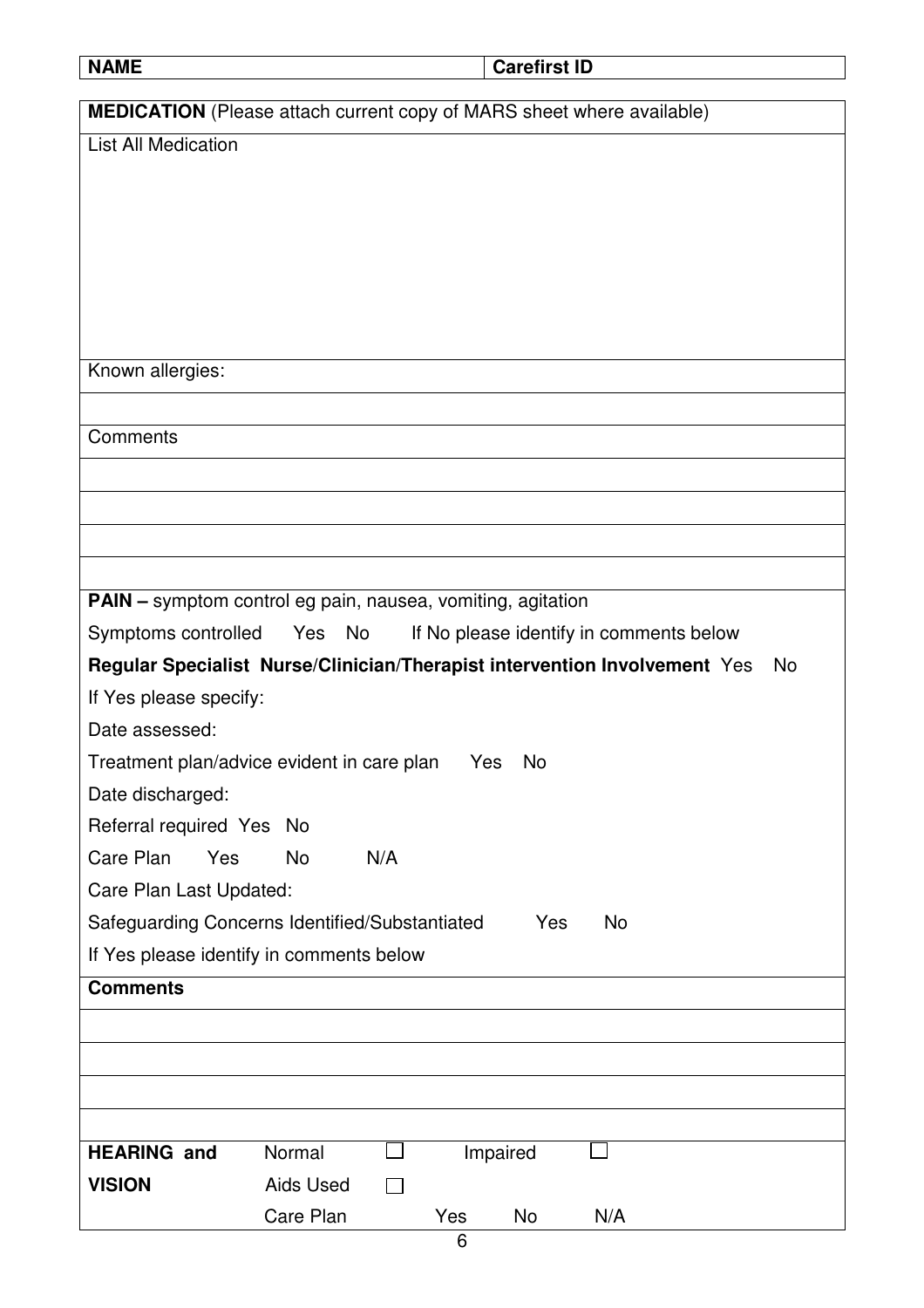| <b>NAME</b>                      | <b>Carefirst ID</b>                                                                    |
|----------------------------------|----------------------------------------------------------------------------------------|
|                                  | Care Plan Last Updated:                                                                |
|                                  | Safeguarding Concerns Identified/Substantiated<br>No<br>Yes                            |
|                                  | If Yes please identify in comments below                                               |
| Comments                         |                                                                                        |
|                                  |                                                                                        |
|                                  |                                                                                        |
| <b>COMMUNICATION</b>             | Normal<br>Impaired                                                                     |
|                                  | Able to Indicate Needs<br><b>No</b><br>Yes                                             |
|                                  | Uses alternate communication<br>Yes<br>No<br>If Yes please                             |
|                                  | identify in comments below                                                             |
|                                  | Speech and Language Therapist Involvement Yes<br>No.                                   |
|                                  | Date assessed:                                                                         |
|                                  | <b>No</b><br>Treatment plan/advice evident in care plan<br>Yes                         |
|                                  | Date discharged:                                                                       |
|                                  | Referral required Yes No                                                               |
|                                  | Care Plan<br>Yes<br>No.<br>N/A (please circle)                                         |
|                                  | Care Plan Last Updated:                                                                |
|                                  | Safeguarding Concerns Identified/Substantiated<br>No<br>Yes                            |
|                                  | If Yes please identify in comments below                                               |
| Comments                         |                                                                                        |
|                                  |                                                                                        |
|                                  |                                                                                        |
|                                  |                                                                                        |
|                                  |                                                                                        |
| <b>BREATHING</b>                 |                                                                                        |
| Difficulty with breathing Yes No | If Yes please identify in comments below                                               |
|                                  | Are any of the following required to aid breathing: Please tick where appropriate      |
| Oxygen                           | Nebuliser<br>Inhaler                                                                   |
| Tracheostomy                     | Suction<br>Ventilator                                                                  |
| Other: please state:             |                                                                                        |
|                                  | Regular Specialist Nurse/Clinician/Therapist intervention Involvement Yes<br><b>No</b> |
| If Yes please specify:           |                                                                                        |
| Date assessed:                   |                                                                                        |
|                                  | Treatment plan/advice evident in care plan<br>No<br>Yes                                |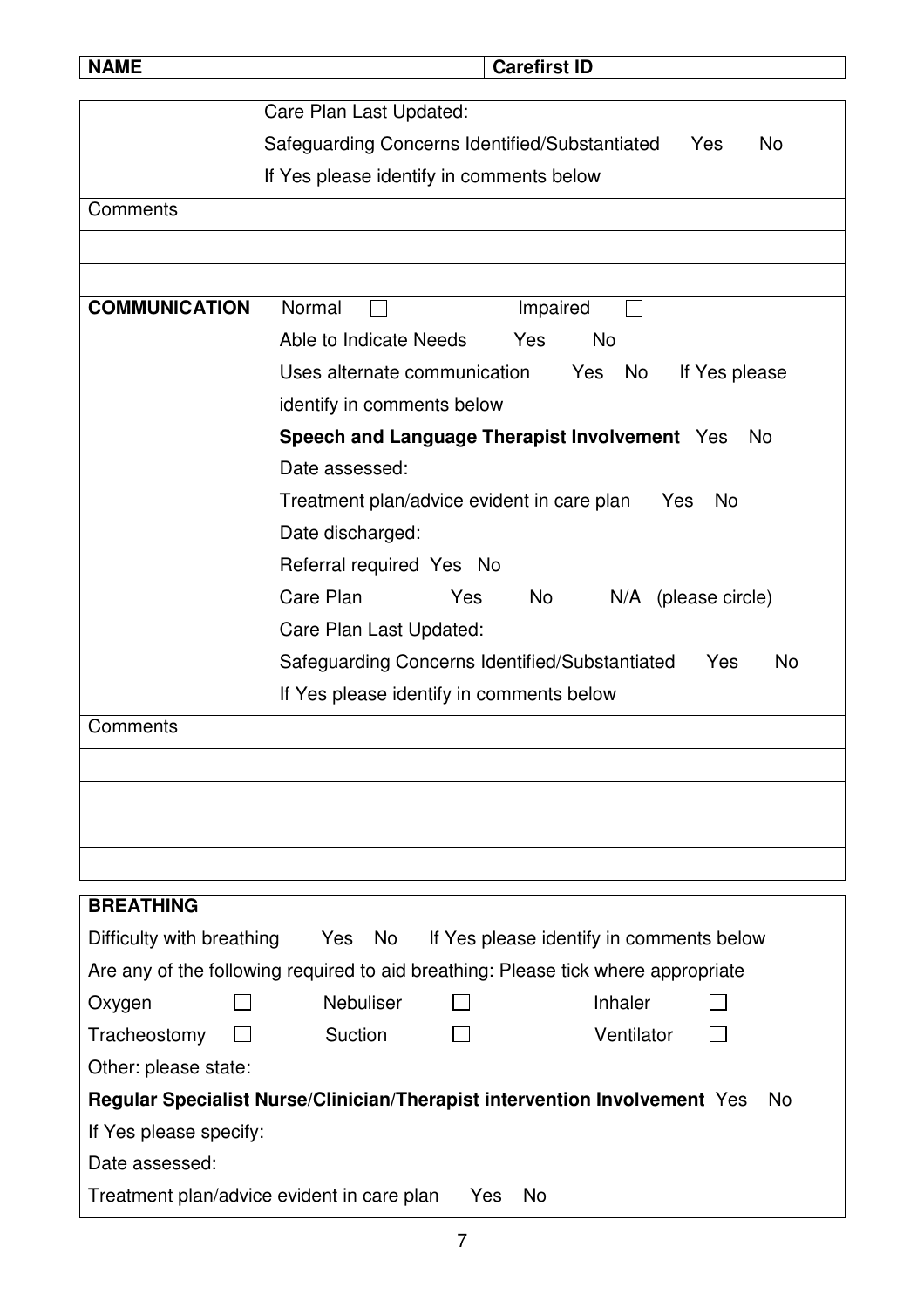| <b>NAME</b>                                                 | <b>Carefirst ID</b>                                    |
|-------------------------------------------------------------|--------------------------------------------------------|
| Date discharged:                                            |                                                        |
| Referral required Yes No                                    |                                                        |
| Care Plan<br>Yes<br><b>No</b><br>N/A                        |                                                        |
| Care Plan Last Updated:                                     |                                                        |
| Safeguarding Concerns Identified/Substantiated              | <b>No</b><br>Yes                                       |
| If Yes please identify in comments below                    |                                                        |
| Comments                                                    |                                                        |
|                                                             |                                                        |
|                                                             |                                                        |
|                                                             |                                                        |
| <b>ELIMINATION</b><br><b>Bladder</b><br>Continent           | Catheter/conveen                                       |
| Incontinent                                                 | Occasional $\square$<br>Day [<br>Night<br>$\mathbf{I}$ |
| <b>Bowels</b><br>Continent                                  | Stoma                                                  |
| Incontinent                                                 | Occasional $\square$<br>Day<br>Night<br>$\mathbf{I}$   |
| Frequency of toileting                                      |                                                        |
| Bladder/ bowel problems, eg UTI, constipation: please state |                                                        |
|                                                             |                                                        |
| Continence aids used: please state                          |                                                        |
|                                                             |                                                        |
|                                                             |                                                        |
|                                                             |                                                        |
| Continence assessment completed                             | Yes<br><b>No</b>                                       |
| Date assessed:                                              |                                                        |
| Treatment plan/advice evident in care plan                  | Yes<br>No.                                             |
| Date discharged:                                            |                                                        |
| Referral required Yes No                                    |                                                        |
| Care Plan<br><b>No</b><br>N/A<br>Yes                        |                                                        |
| Care Plan Last Updated:                                     |                                                        |
| Safeguarding Concerns Identified/Substantiated              | Yes<br>No                                              |
| If Yes please identify in comments below                    |                                                        |
| Comments                                                    |                                                        |
|                                                             |                                                        |
|                                                             |                                                        |
|                                                             |                                                        |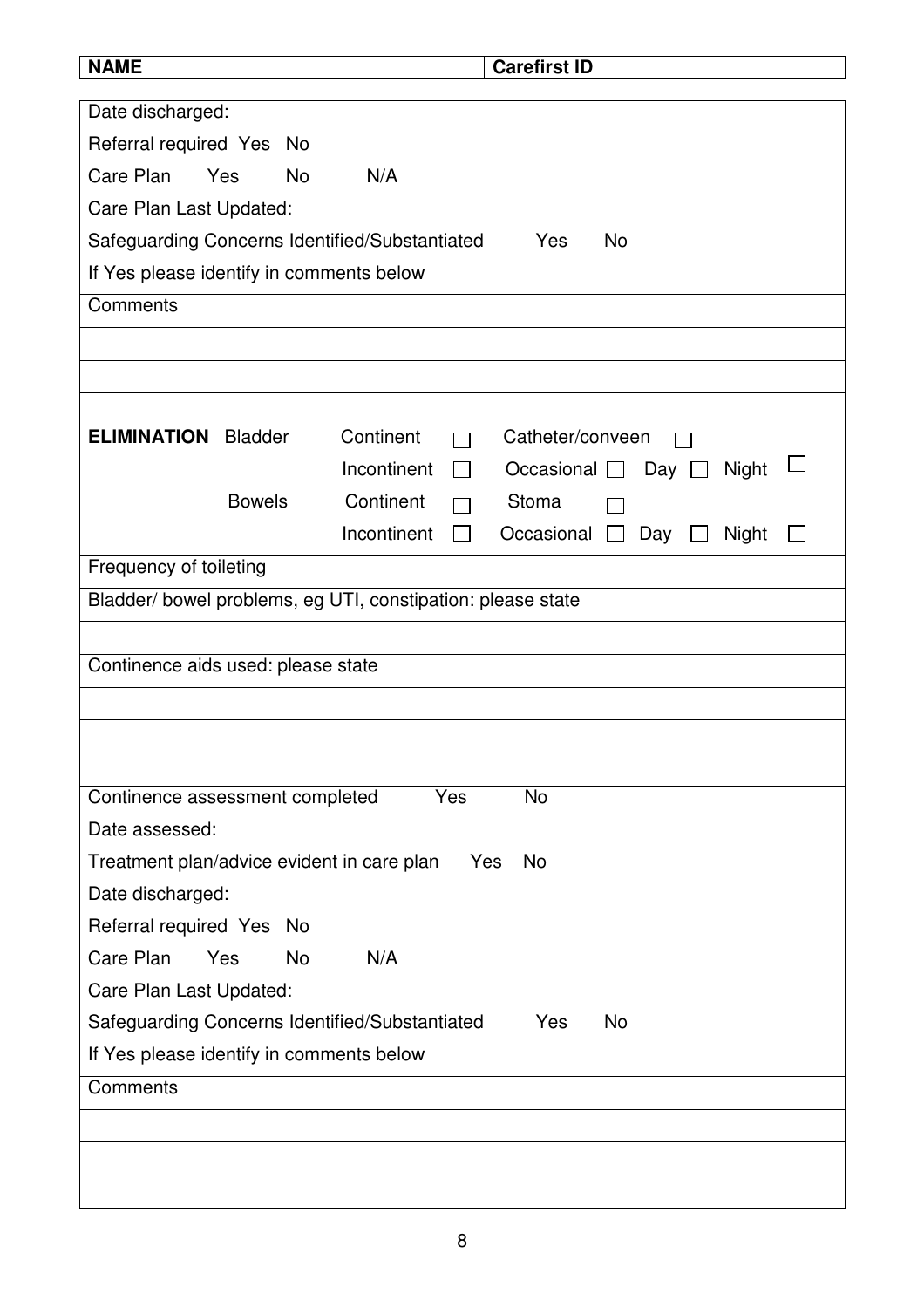**Carefirst ID** 

| <b>MOBILITY</b> | Independent<br>Supervision/assistance of one carer                      |
|-----------------|-------------------------------------------------------------------------|
|                 | Dependent on two carers $\Box$                                          |
|                 | Aids/equipment required for moving and handling Yes No<br>If Yes please |
|                 | specify in comments below                                               |
|                 | Moving and Handling Risk Assessment completed<br>If No is<br>Yes<br>No  |
|                 | <b>No</b><br>an assessment required<br>Yes                              |
|                 | Pysiotherapist/ Occupational Therapist Involvement                      |
|                 | Date assessed:                                                          |
|                 | Treatment plan/advice evident in care plan<br>No<br>Yes                 |
|                 | Date discharged:                                                        |
|                 | Referral required Yes No                                                |
|                 | Care Plan<br>Yes<br>N/A<br>No                                           |
|                 | Care Plan Last Updated:                                                 |
|                 | Safeguarding Concerns Identified/Substantiated<br>No<br>Yes             |
|                 | If Yes please identify in comments below                                |
|                 |                                                                         |
|                 | <b>No</b><br>History of falls<br>Yes                                    |
|                 | <b>Falls Risk Assessment Completed</b><br>No<br>Yes                     |
|                 | <b>Falls Co-ordinator Involvement Yes</b><br>No.                        |
|                 | Date assessed:                                                          |
|                 | Treatment plan/advice evident in care plan<br>No<br>Yes                 |
|                 | Date discharged:                                                        |
|                 | Referral required Yes No                                                |
|                 | Care Plan<br>N/A<br>Yes<br>No                                           |
|                 | Care Plan Last Updated:                                                 |
|                 | Safeguarding Concerns Identified/Substantiated<br>Yes<br>No             |
|                 | If Yes please identify in comments below                                |
| Comments        |                                                                         |
|                 |                                                                         |
|                 |                                                                         |
|                 |                                                                         |
|                 |                                                                         |
|                 |                                                                         |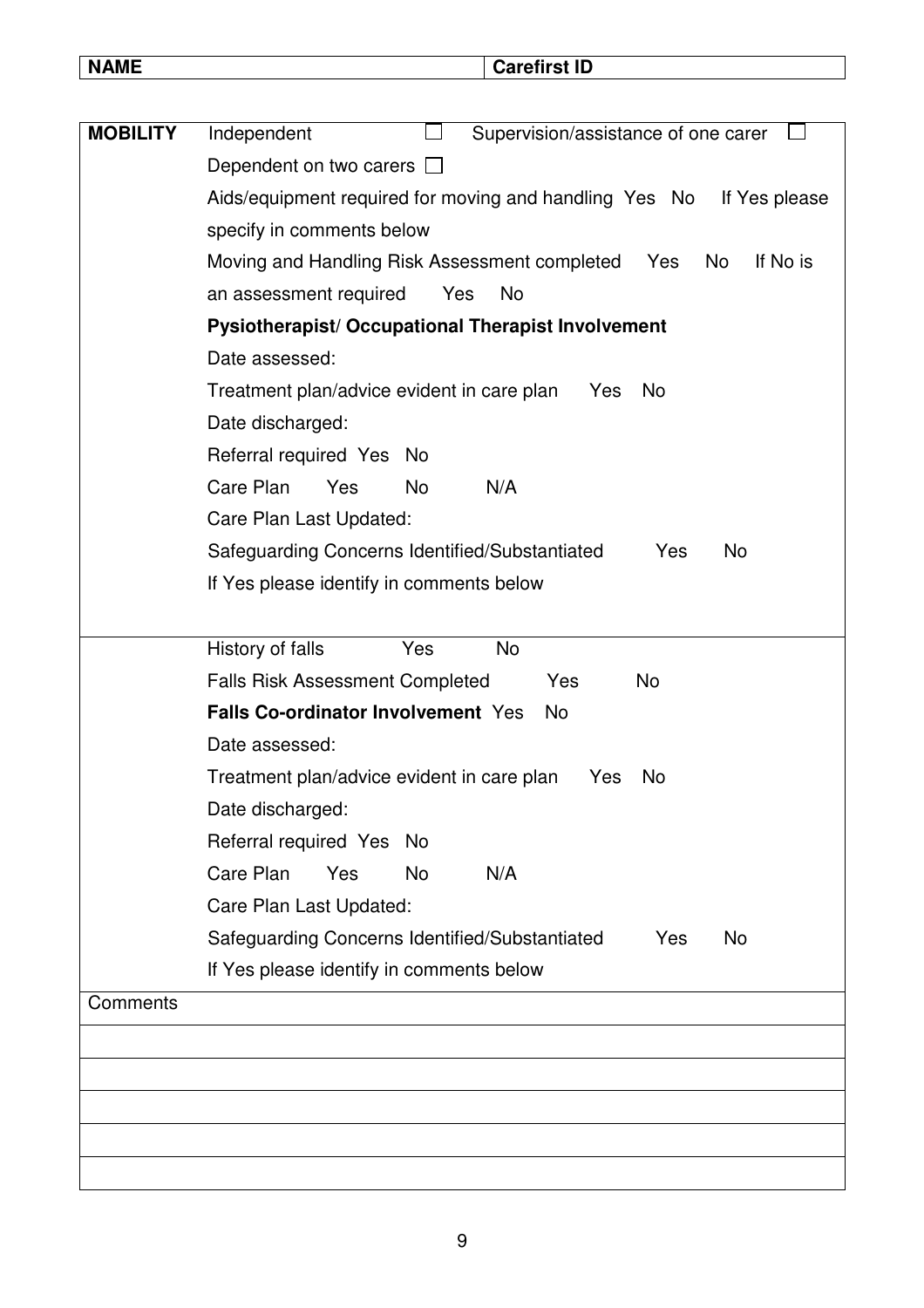**Carefirst ID** 

| <b>MENTAL HEALTH - Memory/Cognition</b>                                                       |  |  |  |  |  |
|-----------------------------------------------------------------------------------------------|--|--|--|--|--|
| No memory loss<br>Short term memory loss                                                      |  |  |  |  |  |
| Long term memory loss<br>Occasionally forgetful/needs prompting                               |  |  |  |  |  |
| Orientated/disorientated<br>Confused/wandering                                                |  |  |  |  |  |
| <b>Decision-Making</b>                                                                        |  |  |  |  |  |
| Have there been concerns with regards to specific decision-making Yes<br>If Yes<br>No.        |  |  |  |  |  |
| please specify in the comments below                                                          |  |  |  |  |  |
| Have the Mental Capacity Act Guidelines been followed<br><b>No</b><br>Yes                     |  |  |  |  |  |
| Is this evidenced in the care records<br>No<br>Yes                                            |  |  |  |  |  |
| <b>Psychiatrist Involvement Yes</b><br>No                                                     |  |  |  |  |  |
| Date assessed:                                                                                |  |  |  |  |  |
| Treatment plan/advice evident in care plan<br>No<br>Yes                                       |  |  |  |  |  |
| Date discharged:                                                                              |  |  |  |  |  |
| Referral required Yes No                                                                      |  |  |  |  |  |
| Care Plan<br><b>No</b><br>N/A<br>Yes                                                          |  |  |  |  |  |
| Care Plan Last Updated:                                                                       |  |  |  |  |  |
| <b>No</b><br>Safeguarding Concerns Identified/Substantiated<br>Yes                            |  |  |  |  |  |
| If Yes please identify in comments below                                                      |  |  |  |  |  |
| Comments                                                                                      |  |  |  |  |  |
|                                                                                               |  |  |  |  |  |
|                                                                                               |  |  |  |  |  |
|                                                                                               |  |  |  |  |  |
|                                                                                               |  |  |  |  |  |
|                                                                                               |  |  |  |  |  |
|                                                                                               |  |  |  |  |  |
| <b>PSYCHOLOGICAL</b><br>Mood appears stable $\square$<br>Mood appears changeable              |  |  |  |  |  |
| <b>FEATURES</b><br>Low mood/depressive illness $\Box$ Episodes of tearfulness/distress $\Box$ |  |  |  |  |  |
| Risk of self harm<br>Episodes of anxiety<br>$\perp$                                           |  |  |  |  |  |
| Experiences hallucinations/delusions                                                          |  |  |  |  |  |
| Psychiatrist/Mental Health Services Involvement Yes<br><b>No</b>                              |  |  |  |  |  |
| Date assessed:                                                                                |  |  |  |  |  |
| Treatment plan/advice evident in care plan<br><b>Yes</b><br><b>No</b>                         |  |  |  |  |  |
| Date discharged:                                                                              |  |  |  |  |  |
| Referral required Yes No                                                                      |  |  |  |  |  |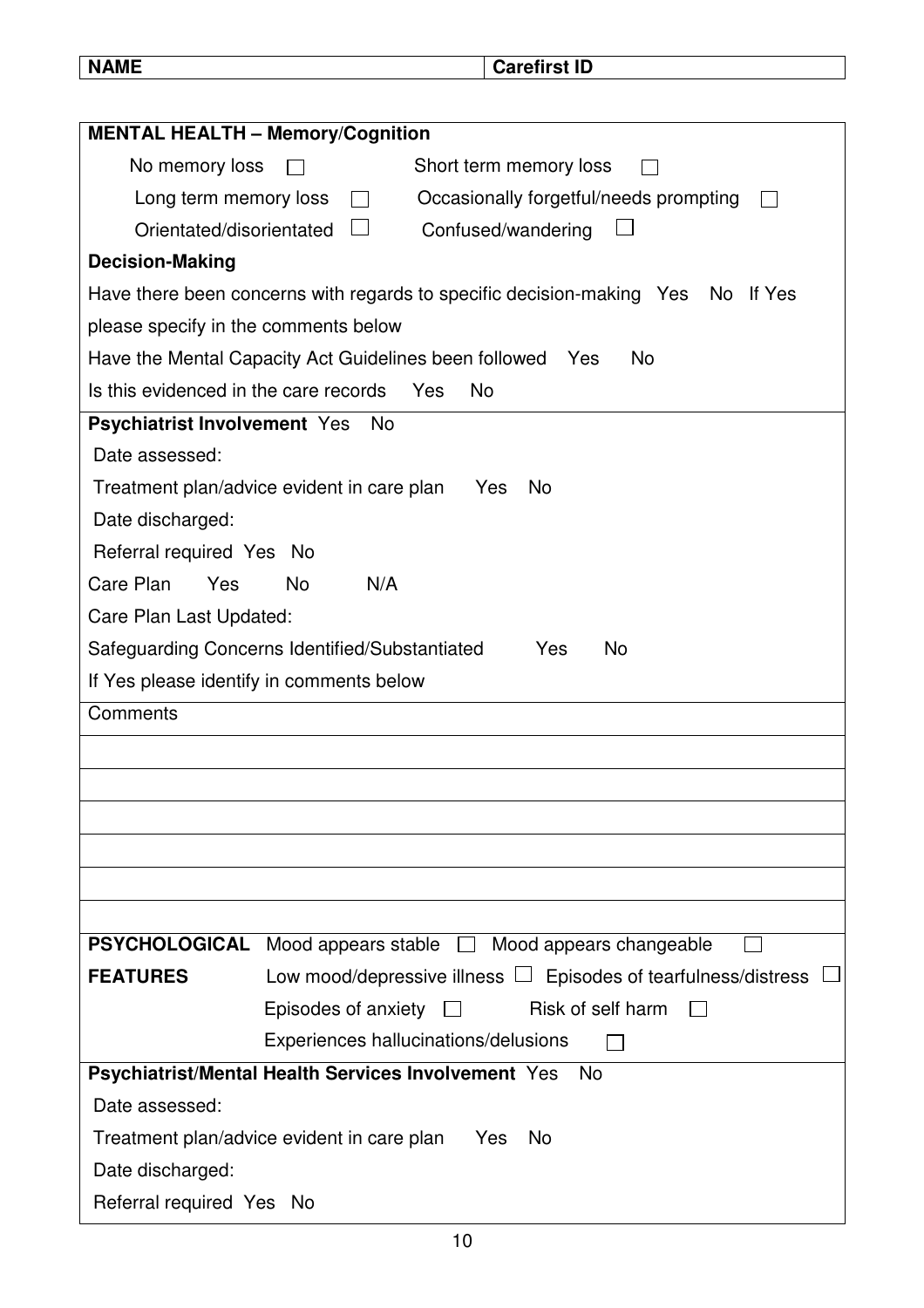| <b>NAME</b>                                              | <b>Carefirst ID</b>                                    |
|----------------------------------------------------------|--------------------------------------------------------|
| Care Plan<br><b>No</b><br>N/A<br>Yes                     |                                                        |
|                                                          |                                                        |
| Care Plan Last Updated:                                  |                                                        |
| Safeguarding Concerns Identified/Substantiated           | No<br>Yes                                              |
| If Yes please identify in comments below                 |                                                        |
| Comments                                                 |                                                        |
|                                                          |                                                        |
|                                                          |                                                        |
|                                                          |                                                        |
|                                                          |                                                        |
|                                                          |                                                        |
| <b>Behaviour</b>                                         |                                                        |
| Even tempered and consistent                             | Occasionally agitated/easily resolved                  |
| Regularly agitated/easily resolved $\Box$                | Constantly agitated/requiring intensive support $\Box$ |
| Unusual/disinhibited behaviour                           |                                                        |
|                                                          |                                                        |
| Any identified triggers for identified behaviours Yes No | If Yes please specify in                               |
| comments below and detail what action has been taken     |                                                        |
| Psychiatrist/Mental Health Services Involvement Yes      | <b>No</b>                                              |
| Date assessed:                                           |                                                        |
| Treatment plan/advice evident in care plan               | Yes<br>No                                              |
| Date discharged:                                         |                                                        |
| Referral required Yes No                                 |                                                        |
| Care Plan<br>Yes<br><b>No</b><br>N/A                     |                                                        |
| Care Plan Last Updated:                                  |                                                        |
| Safeguarding Concerns Identified/Substantiated           | Yes<br><b>No</b>                                       |
| If Yes please identify in comments below                 |                                                        |
| Comments                                                 |                                                        |
|                                                          |                                                        |
|                                                          |                                                        |
|                                                          |                                                        |
|                                                          |                                                        |
|                                                          |                                                        |
|                                                          |                                                        |
|                                                          |                                                        |
|                                                          |                                                        |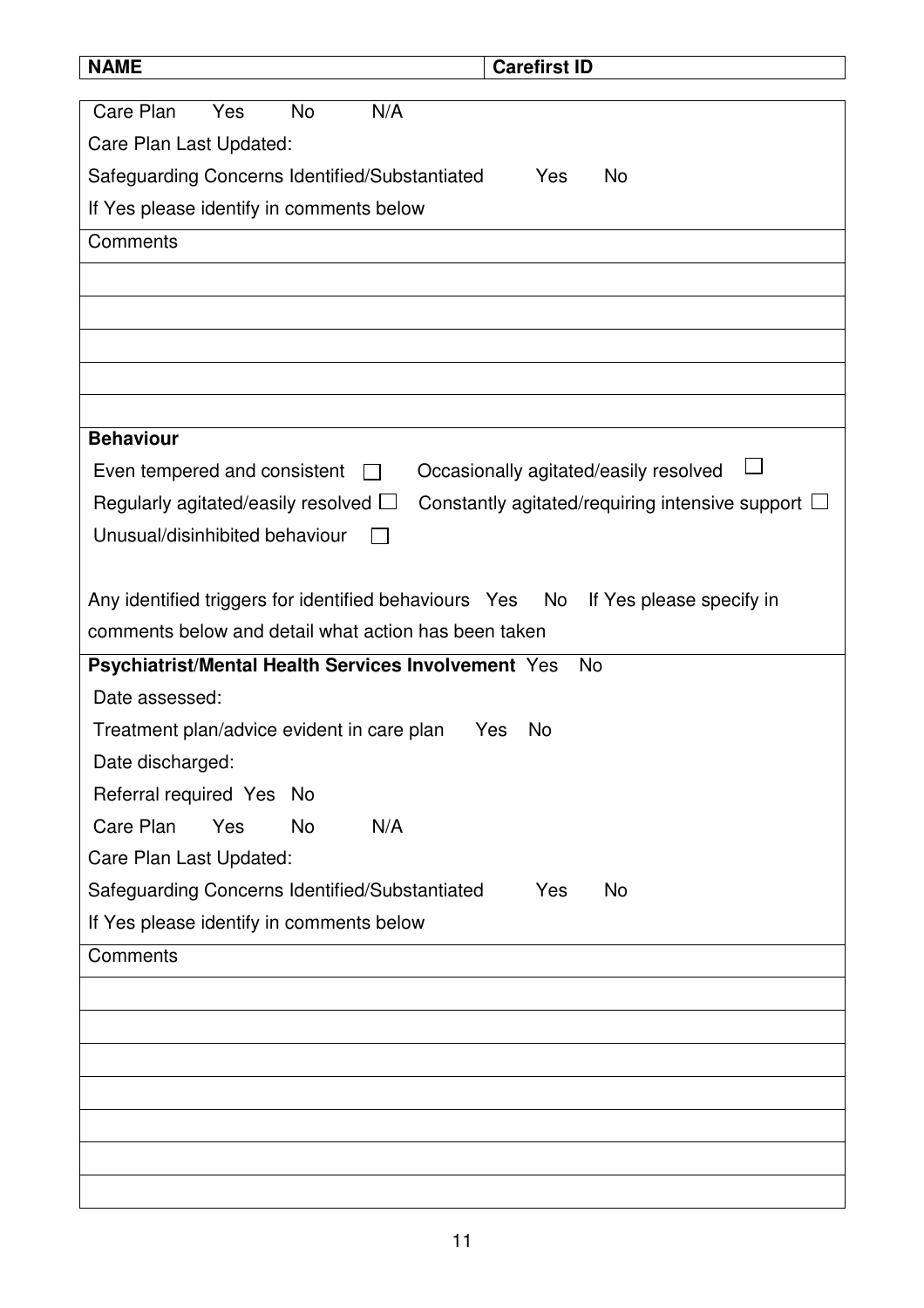**NAME** Carefirst ID

|      | <b>PROFESSIONAL VISITS</b>                      |         |
|------|-------------------------------------------------|---------|
| Date | <b>Reason for Visit</b>                         | Outcome |
|      |                                                 |         |
|      |                                                 |         |
|      |                                                 |         |
|      |                                                 |         |
|      |                                                 |         |
|      |                                                 |         |
|      |                                                 |         |
|      |                                                 |         |
|      |                                                 |         |
|      |                                                 |         |
|      |                                                 |         |
|      |                                                 |         |
|      |                                                 |         |
|      |                                                 |         |
|      |                                                 |         |
|      |                                                 |         |
|      |                                                 |         |
|      |                                                 |         |
|      |                                                 |         |
|      |                                                 |         |
|      |                                                 |         |
|      |                                                 |         |
|      |                                                 |         |
|      | Is a review by the GP required now?<br>YES/NO   |         |
|      | If Yes please specify why a review is required: |         |
|      |                                                 |         |
|      |                                                 |         |
|      |                                                 |         |
|      |                                                 |         |
|      |                                                 |         |